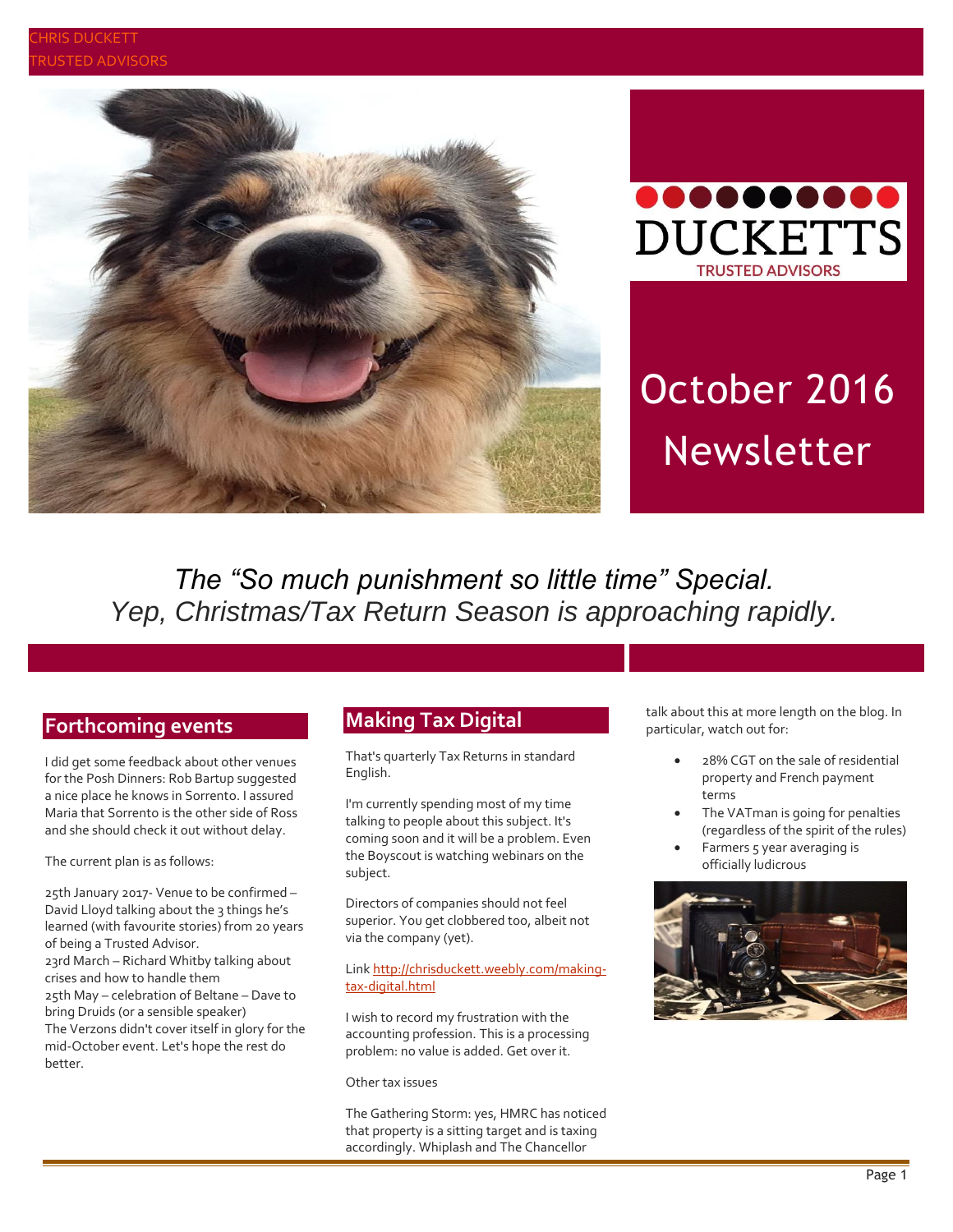#### CHRIS DUCKETT TRUSTD ADVISERS | I



#### **Banks get all existential**

As a result of changes in the Money Laundering rules, the banks are now obliged to know quite a lot (of facts) about a customer before they actually give you a bank account. As you might expect, this is very much a tick box exercise (all sense of judgement has been removed from the process). Even so, I was surprised when a significant client of ours was asked the question:

"Why do you want a bank account?"

Presumably, the obvious answer is not enough.

Has anybody got a suitably imaginative alternative?

Answers t[o banks@chrisduckett.co.uk](mailto:banks@chrisduckett.co.uk)

A prize may be awarded.



## **Book of the month**

"Sapiens: a brief history of humankind" by Yuval Noah Harari

This book caused a fuss when it was released a couple of years ago (Sunday Times bestseller) and I can see why. It's full of ideas, many of them not particularly complimentary, about the path of human development. His basic question is that if anatomically modern humans emerged 70,000 years ago, why did it take till 10,000 years ago for agriculture to be developed with the modern era only arising from about 1,500 AD?

If we skip the (fascinating) early stuff, the primary driver of the modern world appears to be capitalism. Prior to that, the economy was a zero sum game: you could only get wealthier if somebody else got poorer. Hence the conspicuous consumption of rulers (think medieval tournaments etc). But capitalism argued that the economy as a whole could grow if people continuously reinvested their profits to create more wealth. It's a self-fulfilling confidence trick: it will continue to work as long as everybody behaves as though it will. In principal, a shock like the 2008 crash could derail everything.

The follow up book about what happens when humans interact with computers was too negative for most critics.

As an aside, he notes the ongoing tendency of humans to believe that the recent past was a golden era and the present is not as good. The Ref is well known to get all misty eyed about the exploits of West Bromich Albion in the 1970s. However, I suspect that really was the best Albion will ever be.



#### **Power corrupts**

This seems to be true at even modest levels.

One telling experiment puts 3 people in a team, makes one the boss and then gives them a plate with 4 biscuits on. Everybody takes a biscuit each. The boss finishes the  $\tau^{\text{th}}$ . Do you find yourself doing any of the following?

- Interrupting co-workers
- Fiddling with your phone during meetings
- Raising your voice

 Saying insulting things If so, you've been corrupted by power. Be ashamed?

The solution appears to be to practice graciousness, empathy, gratitude and generosity. That sounds like a tall order.

## **Are you assertive?**

A piece by Camilla in the Sunday Times raised the issue of salutations in e.mails. According to her, the most aggressive salutation of all is "Hi." Note the full stop. So, I've been watching out for this and she's right. Senior males tend to use just your forename ("Chris"). I've taken to slipping in a "Hello" to be a bit less autocratic ("Hello Chris"). "Hi Chris" seems too informal and "Dear Chris" is for letters only. Any more original ideas?

#### **Brown shoes**

I took to wearing brown shoes with specific blue suits to prove my credentials as a (sartorially?) subversive accountant. Apparently, it also means I won't get a job as a merchant banker as brown shoes breach one of their unwritten rules. Applicants from the wrong universities have the same problem. I'm not worried.

## **New website**

For those with short attention spans, you might be interested in the blog which sits alongside the main website

http://chrisduckett.weebly.com/

So far, posts from Whiplash have escaped the censor, but it can't last.

There may even be a picture of Baby Vickress on there by now?

#### **Pensions**

The rules changed 18 months ago and the financial services industry is really getting to grips with the use of pensions as an inheritance tax planning mechanism. Just don't forget that Governments have a nasty habit of seeing pension schemes as a soft target for a tax raid. The goalposts may be moved on you.

One curious feature of the rules is the use of age 75 to determine the tax treatment of pension funds. The (tax) advantage is to be had if you die before 75. For those of you in your 74 th year, watch out for relatives bearing gifts.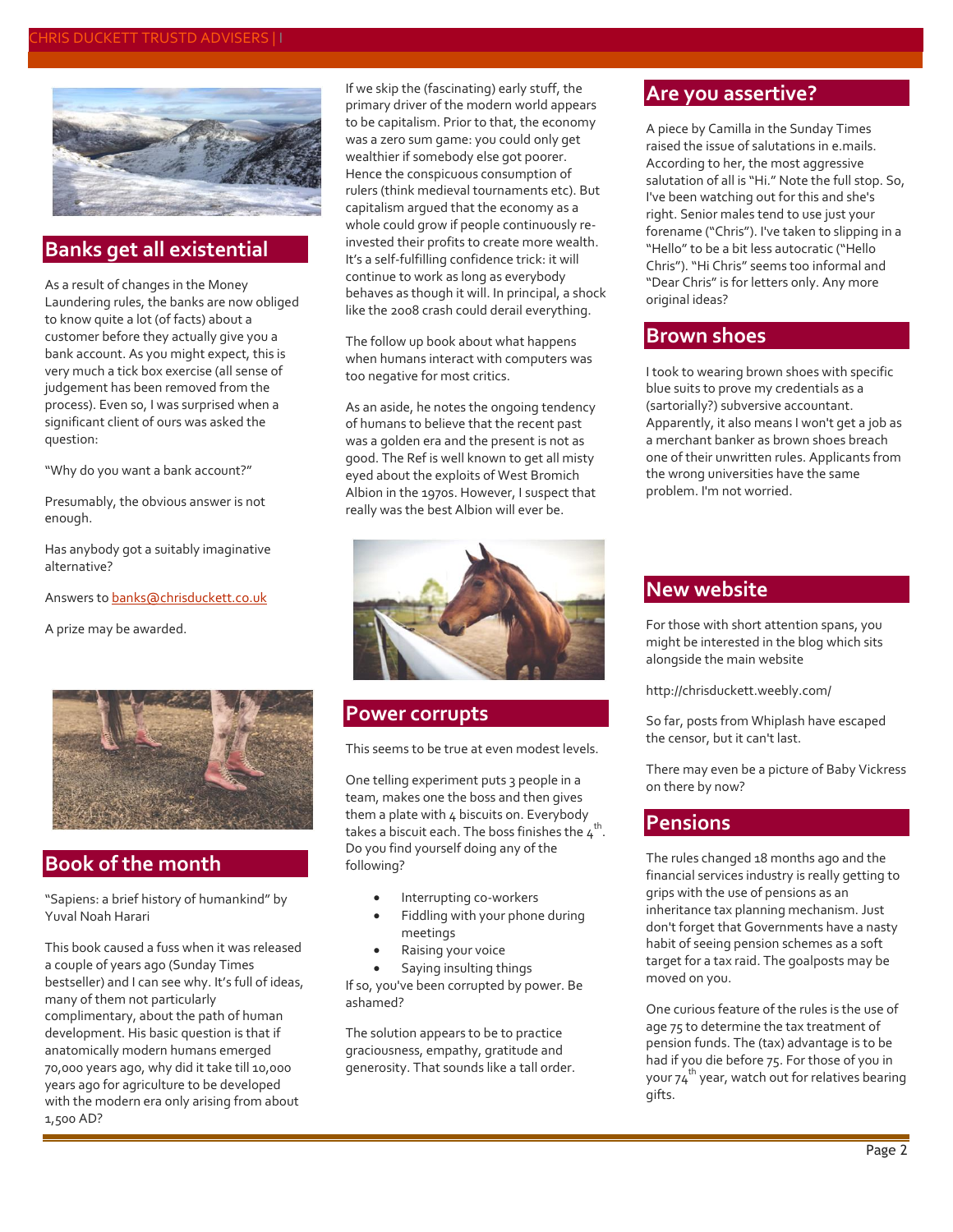

## **Stack ranking**

This is the process of grading all employees and firing the bottom 20%. The idea came from the military and was adopted with enthusiasm by big business in the 1990s. The Tech world famously dropped it several years ago, but other industries, which don't go for the full cull route, still persist in holding annual reviews. The big accounting firms decided that annual reviews don't work (and everybody hates them, and they take forever) and introduced continuous feed back systems (ie catch people doing the right things and then praise them). Unfortunately, those being fast-tracked for partner status need to know that they are indeed making the grade and have demanded a numerical rating. So we're almost back to square one.

Arguably, people now work in a much more collaborative, but changeable world and the key questions are:

- am I doing the things I should be doing?
- have I stopped doing the things I shouldn't be doing?

If you can resolve those questions, how do you formally assess teamwork?

I may have an answer for that – I've borrowed a worksheet from one of the larger firms round here. It's certainly thought provoking. If you want a copy, please e.mail me on [nodickheads@chrisduckett.co.uk](mailto:nodickheads@chrisduckett.co.uk)



## **Are you a successful entrepreneur?**

According to Luke Johnson in the Sunday Times,

you are if:

- You get excited about Revenues rather than Costs. Costs are for accountants.
- You're always interested in new Opportunities, not finding excuses/fault for things that didn't/won't work
- Profit is the key driver. A Lifestyle business is not entrepreneurial
- You can Delegate effectively. Trying to Micromanage everybody just limits growth. Entrepreneurs get the difference between delegation and abdication.
- You want Organic Growth. In general, growth by acquisition is a managerial exercise.

## **IT Security**

Every time I speak to an IT expert, they tell me that nobody has a completely secure system unless they have no employees and no mobile access. Which rather defeats the object. Anecdotally, ransom breaches are a big issue at the moment. That's where you (accidentally) allow malware onto your server which encrypts all files. You then have the choice of paying (in bitcoin?) to have your files unencrypted or you go to your last backup and live with the loss of a day's work. According to the Institute these are the other major problems:

> 1 Phishing – an attempt to gain sensitive information while posing as a trustworthy contact. A highly targeted attempt to gain information from an individual, is known as spear phishing.

- 2 Whaling a form of spear phishing, where a fake e-mail from the CEO applies pressure on the CFO, or individuals within the finance team, to make an urgent payment.
- 3 Data Leakage security needs to extend beyond the office, are mobile devices protected? Do staff use personal devices (unprotected?) or personal accounts (Hillary Clinton?) for business purposes?
- 4 Hacking Bank account and credit card information has traditionally been the prize, but Intellectual Property is another source of value.
- 5 Insider Threat either by accident or maliciously.

One interesting story I came across was from folk selling cyber-breach insurance (beware: axe to grind). Talk Talk famously had a breach, handled it badly and destroyed a big chunk of value. Shortly after that, Carphone Warehouse had a very similar experience. However, they had the relevant insurance and a team of experts was parachuted in to assess the scale of the breach and fix the damage. The whole thing was played down (from a position of knowledge) and no harm was done. So, buy the insurance?

#### **Disclaimer**

As Indiana Jones once said, "It's not the age, it's the mileage that counts".

He wasn't talking about cars.